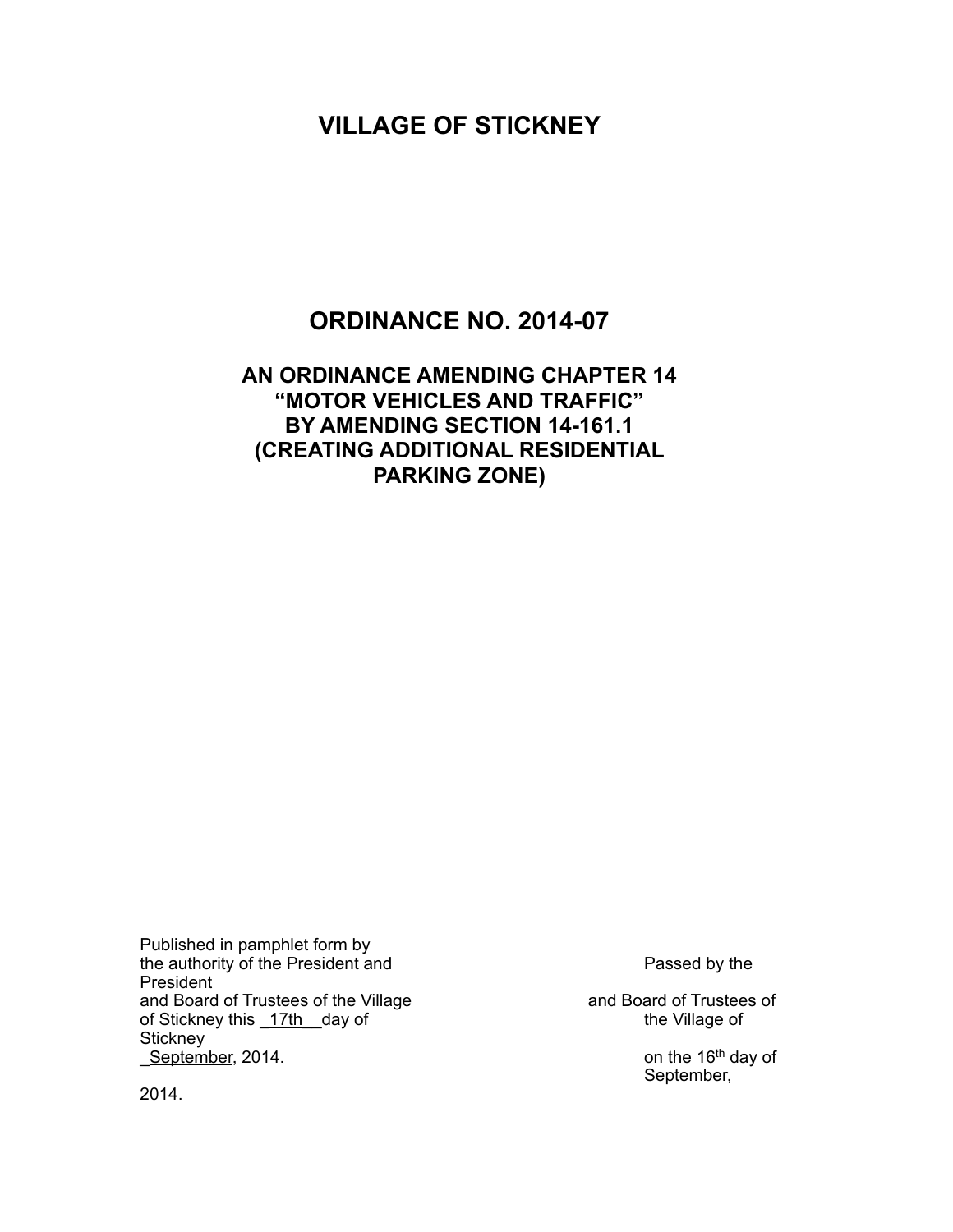## **ORDINANCE NO. 2014-07**

#### **AN ORDINANCE AMENDING CHAPTER 14 "MOTOR VEHICLES AND TRAFFIC" BY AMENDING SECTION 14-161.1 (CREATING ADDITIONAL RESIDENTIAL PARKING ZONE)**

BE IT ORDAINED by the President and Board of Trustees of the Village of Stickney, Cook County, Illinois as follows:

Section 1. Section 14-161.1 "Residential Parking Zones" of Chapter 14, "Motor Vehicles and Traffic" of the Municipal Code, Village of Stickney, Illinois, is hereby amended to read as follows:

Section 14-161.1. Residential Parking Zones.

(a) Establishment of zones. There is hereby designated residential parking zones as set

forth in subsections (f), (g), (h) and  $(k)$  of this section.

- (b) Permit decals required. A resident of the village shall, upon request, be furnished with a decal bearing the words, "Stickney Resident Parking Permit." Such decal shall also have, with its borders, a designation of the parking zone corresponding to the zone in which the requesting person resides. Zone 1 shall be designated W. Decals issued hereunder shall be affixed, in accordance with the instructions printed thereon which are made part hereof, immediately above the vehicle license.
- (c) Permits, decals, application. Certain parking spaces shall be designated by signs indicating zone-resident parking only. When such official signs are erected, parking shall be restricted to service or delivery vehicles whose operators are doing business with residents of the zone, and to vehicles displaying resident or visitor parking permits. All such spaces shall be designated as tow zones. Resident permits to park in such spaces are available to residents residing on properties adjacent to the applicable zone upon application to the village collector or a form to be provided for this purpose, which application shall include the name, address, telephone number of the applicant and vehicle tag number. Resident parking permits shall be in decal form and in colors designated by the village collector and shall be numbered. Such permits shall be affixed to the windshields of vehicles directly above the current vehicle license where they may be visible from the exterior of the vehicle.
- (d) Visitor parking cards. Residents of the village shall, upon request, be furnished with a maximum of two cards bearing the words "Stickney Visitor Parking Card." Such cards shall be white in color and numbered and have, within the borders thereof, a large capital letter to indicate the residential parking zone in which they may be used. The first two visitor parking cards shall be issued without charge to the resident, but an additional replacement card shall be issued only upon the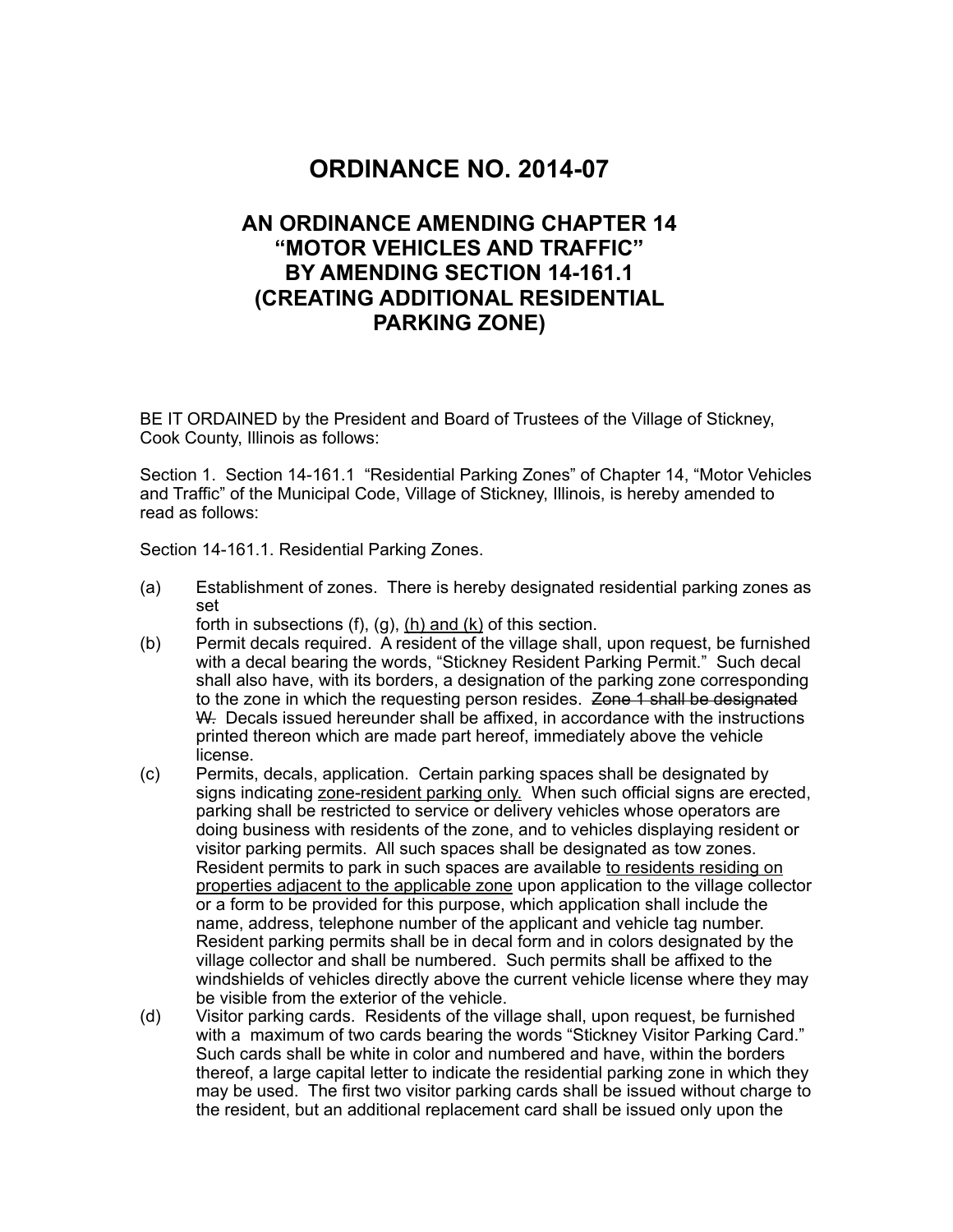payment of a \$5.00 fee and only after a sworn affidavit by the resident is filed with the village collector attesting to the loss, destruction or theft of a visitor parking card previously issued. No person shall sell, assign, rent or lease any such visitor parking card or charge a fee for the use thereof. No person shall file a sworn affidavit, as required in this section, which such person knows to be false or believes to be false at the time of filing.

- (e) Exceptions. This section does not apply to the parking of an ambulance, emergency vehicle of any mental agency, repair vehicle of any public utility or village-owned vehicle, when such vehicle is being used in the performance of emergency duties.
- (f) Residential parking zone "W" locations and restricted hours of parking. Effective Friday through Sunday: 7:00 p.m. to 12:00 midnight: The north side of 41st Street from Harlem Avenue to Wisconsin Avenue. The east and west sides of Maple Avenue from 41<sup>st</sup> Street to 43<sup>rd</sup> Street. The east and west sides of Wisconsin Avenue from 41<sup>st</sup> Street to 43<sup>rd</sup>

Street.

(g) Residential parking zone "E" locations and restricted hours of parking.

Effective Monday through Friday:

9:00 a.m. to 12:p.m.

1:00 p.m. to 4:00 p.m.

 Scoville Avenue (east side) from the south line of the first alley south of 41st Street to a point 200 feet south of said south line of such alley. Home Avenue (east side) from the south side of 44<sup>th</sup> Street to the north side of of 45<sup>th</sup> Street.

(h) Residential parking zone "A" locations and restricted hours of parking. At all times zone "A" shall be restricted to residents of said residential parking zone located as follows:

The east side of Clinton Avenue from the south line of the first alley south of 39<sup>th</sup> Street (Pershing Road) to the north line of 40<sup>th</sup> Street. The west side of Clinton Avenue from the south line of 39<sup>th</sup> Street (Pershing Road) to the north line of  $40<sup>th</sup>$  Street.

- (i) No parking east side of Ridgeland Avenue. Parking shall be restricted at all times on the east side of Ridgeland Avenue, from the point of the southeast corner of 43rd Street at the Water Reclamation Sanitary District property fence, 100 feet north.
- (i) No parking south side of  $43<sup>rd</sup>$  Street. Parking shall be restricted at all times on the south side of 43rd Street, from the point of the southwest corner of East Avenue to the southwest corner of Ridgeland Avenue, except that area designated as off-street diagonal parking between the fire station and Ridgeland Avenue, and, the north side of 43<sup>rd</sup> Street from the point of the northeast corner of Gunderson Avenue to the northwest corner of Elmwood Avenue.
- (k) Residential parking zone "E" areas restricted at all times: North side of 43rd Street from a point of the northeast corner of Elmwood Avenue to the northwest corner of Ridgeland Avenue. West side of Ridgeland Avenue from the point of the southwest corner of Pershing Road to the northwest corner of 43rd Street.

Section 2. This Ordinance shall be in full force and effect from and after its passage, approval, publication in pamphlet form and posting of signs as provided by law.